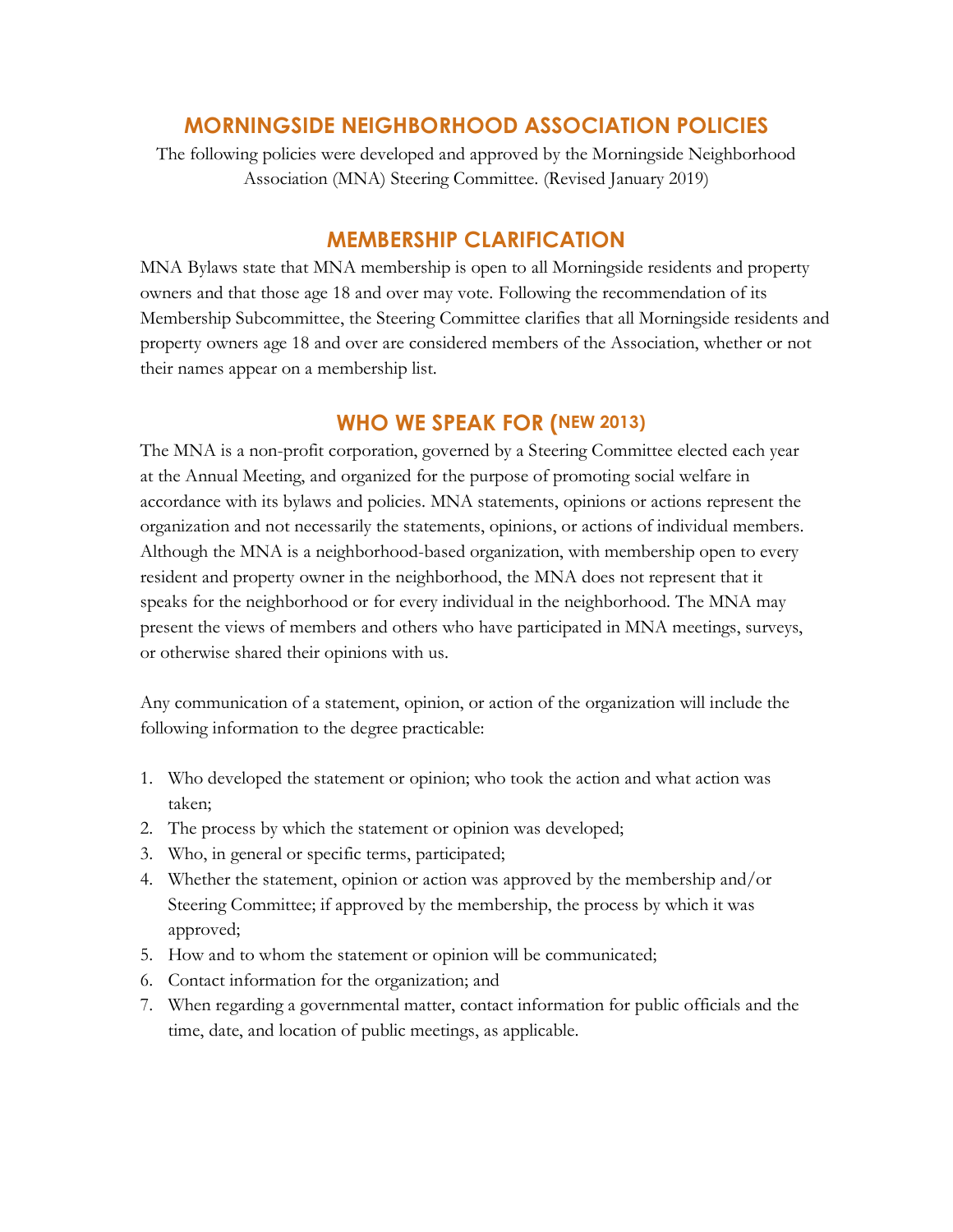## **USE OF THE MNA NAME**

The MNA name may not be used in connection with a solicitation for a donation—whether financial or in-kind—or be used in connection with another group/organization/event without prior approval of the MNA Steering Committee.

## **MNA STEERING COMMITTEE MEETING MINUTES**

Steering Committee meeting minutes will be made available to MNA members upon request.

## **MNA FLYER DELIVERY**

- 1. MNA flyers may be distributed with the approval of the Steering Committee to publicize MNA meetings, events, or other activities supported by the MNA.
- 2. Flyers will be hand-delivered by MNA volunteers to every household and business in the Morningside neighborhood.
- 3. Flyers are not intended to be mailed. Flyers will not be addressed to recipients or otherwise be in mailable condition.
- 4. Volunteers may not place flyers in mailboxes.
- 5. If a volunteer determines there is no place to leave a flyer at a household that household may be skipped.

## **MNA BROADCAST EMAILS (UPDATED 2010)**

- 1. A broadcast email may be sent by the MNA email administrator to the MNA email distribution list if the email is regarding:
	- a. An event sponsored or cosponsored by the MNA;
	- b. An event held in Morningside, sponsored by a nonprofit organization, and open to all neighborhood residents;
	- c. Notice of an event, action or information regarding an issue related to the interests of the neighborhood and civic in nature;
	- d. Public safety information sent to the MNA by the City of Edina or Edina Public Schools;
	- e. News or information related to Steering Committee/subcommittee activities, including invitations to participate in surveys and survey reports.
- 2. General guidelines applying to broadcast emails:
	- a. Content should be timely; time-sensitive content should be emailed well enough in advance of the event/meeting to give recipients reasonable notice;
	- b. Content should not state an opinion or imply an endorsement that has not been expressly agreed to by the Steering Committee;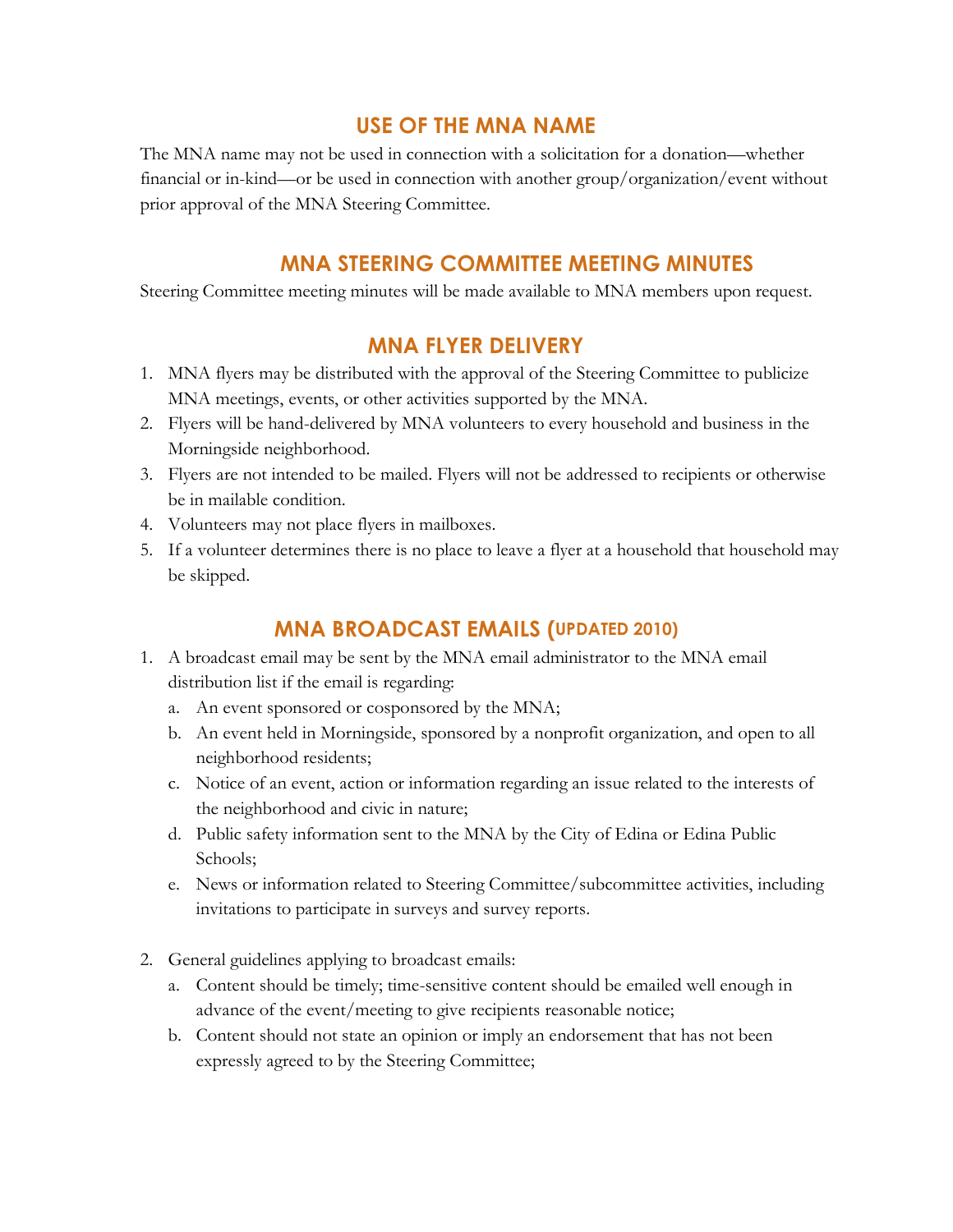- c. Sending multiple emails over a short time span will be avoided; as much as possible content for emails will be collected and sent in a single email;
- d. Broadcast emails will be sent BCC to protect recipient privacy.
- 3. Obligations of email administrator:
	- a. Check MNA email account at least once per week;
	- b. Respond to email inquiries and/or forward to appropriate person for response;
	- c. Maintain email lists (master list in Excel and Gmail list);
	- d. Write, compile or otherwise prepare content for broadcast emails;
	- e. Distribute broadcast emails in accordance with all relevant MNA policies/guidelines:
	- f. Seek Steering Committee approval for any email content about which the email administrator is uncertain;
	- g. Record and honor requests to opt out of receiving broadcast emails.
- 4. General guidelines applying to email system and administration:
	- a. The email address is edina.morningside@gmail.com.
	- b. A change of email address or email system requires Steering Committee approval;
	- c. The email administrator and at least one designated member of the Steering Committee shall have a current copy of the master email list;
	- d. The email administrator and at least one designated member of the Steering Committee shall have the password to the email system;
	- e. The email list will be not be published, shared, or distributed, except in accordance with this policy.

# **PRIVACY, EMAIL MESSAGES**

- 1. General mailings to the MNA membership or the neighborhood will be sent by blind copy so that individual email addresses are not shared.
- 2. Mailings to Steering Committee and subcommittee members will include the email addresses of all Committee and subcommittee members to facilitate communication.
- 3. Requests to opt out of broadcast email messages will be recorded and honored.

# **MNA EMAIL DISTRIBUTION LIST**

- 1. Only MNA members as defined in the MNA Bylaws and these Policies may be added to the email distribution list.
- 2. People requesting to be on the email distribution list must provide their name(s) and address(es) to verify they live in and/or own property in Morningside.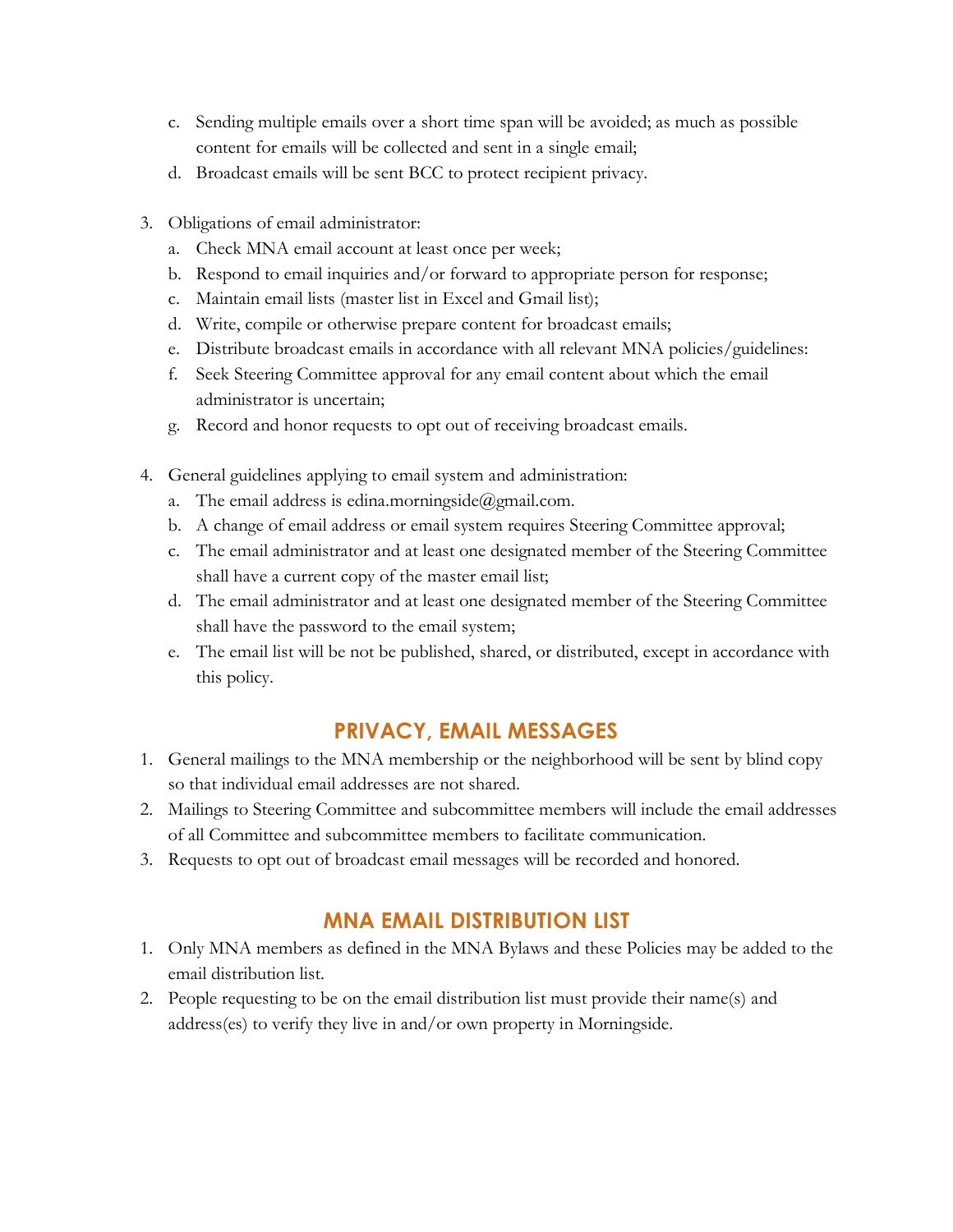# **PRIVACY, MEMBERSHIP LIST/DIRECTORY**

- 1. The MNA will maintain a list of members who have opted in to the email distribution list and/or membership list.
- 2. The membership list may be published in printed form with the consent of those listed, for distribution to MNA members.
- 3. The membership list will be not distributed in electronic form.
- 4. The MNA will not give, trade, or sell its membership list to any other organization.
- 5. If distributed in printed form, the membership list will include a privacy policy limiting its distribution to MNA members and prohibiting its use for commercial or non-MNA political purposes.

# **MNA WEBSITE CALENDAR**

The following classes or events are eligible for inclusion on the MNA website calendar:

- 1. Events sponsored or cosponsored by the MNA.
- 2. Events held in Morningside and open to the community, even if not sponsored by the MNA.
- 3. Events related to the interests of the neighborhood (as defined in the Bylaws), such as government or other public meetings.

# **PRIVACY, PHOTOGRAPHS ON MNA WEBSITE**

- 1. Photographs of adults will not identify the subjects by name.
- 2. Photographs of children will not be posted unless the subjects cannot be identified (e.g., too distant or backs to camera) or signed releases of the MNA are obtained from the subject's parents or guardians. Captions will not identify subjects by name.
- 3. The privacy policy will be posted.

# **STEERING COMMITTEE FIDUCIARY DUTIES AND CONFLICT OF INTEREST (NEW 2010)**

Members of the MNA Steering Committee should be personally committed to the mission of the organization, willing to volunteer sufficient time and resources to help achieve the organization's mission and to fulfill their fiduciary responsibilities.

The **Fiduciary Responsibilities** of Steering Committee members are generally as follows:

### **Duty of Care**

Steering Committee members will discharge their duties in good faith, in a manner one would reasonably believe to be in the best interests of the organization, and with the care an ordinary prudent person in a like position would exercise under similar circumstances. Steering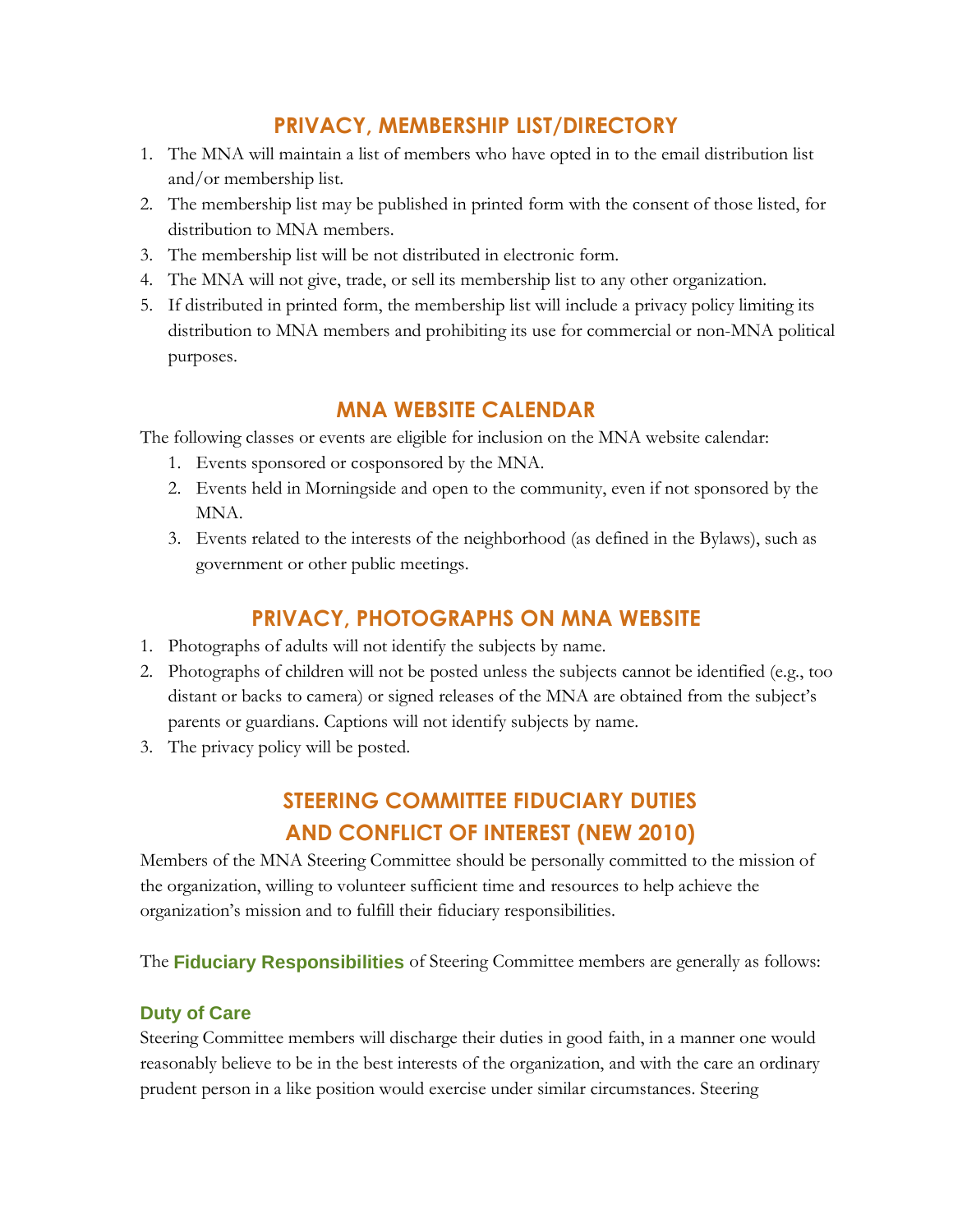Committee members must devote the time, attention and resources necessary to understand and prudently oversee the affairs of the MNA.

### **Duty of Loyalty**

Steering Committee members, when making a decision or acting on behalf of the MNA, must set aside personal or conflicting interests and act solely in the best interest of the MNA. Steering Committee members will abide by the Conflict of Interest policy below.

### **Duty of Obedience**

Steering Committee members shall abide by the MNA Bylaws and obey all laws pertaining to Minnesota nonprofit corporations and the organization's 501(c)(4) status.

*(The above was adapted from the Minnesota Council on Foundations website.)*

## **CONFLICT OF INTEREST POLICY**

### **SECTION 1. GENERAL STATEMENT OF RESPONSIBILITIES:**

Steering Committee members are responsible for administering the affairs of the Morningside Neighborhood Association (MNA) prudently and honestly and for exercising their best care, skill, and judgment for the sole benefit of the MNA. Steering Committee members shall not use their positions with the MNA for personal benefit. The interests of the organization must be the first priority in all decisions and actions.

### **SECTION 2. PERSONS CONCERNED:**

This policy applies to Steering Committee members, officers of the MNA, and members of MNA subcommittees.

### **SECTION 3. AREAS IN WHICH CONFLICT MAY ARISE:**

Conflicts of interest may arise in the relations of Steering Committee members with any of the following parties:

Persons and firms supplying goods and services to the MNA; Persons and firms with whom MNA is dealing or planning to deal in connection with the gift, purchase or sale of property; Competing or affinity organizations; Donors and others supporting the MNA; Agencies, organizations, and associations which affect the operations of MNA; Family members, friends and other employees.

### **SECTION 4. NATURE OF CONFLICTING INTEREST:**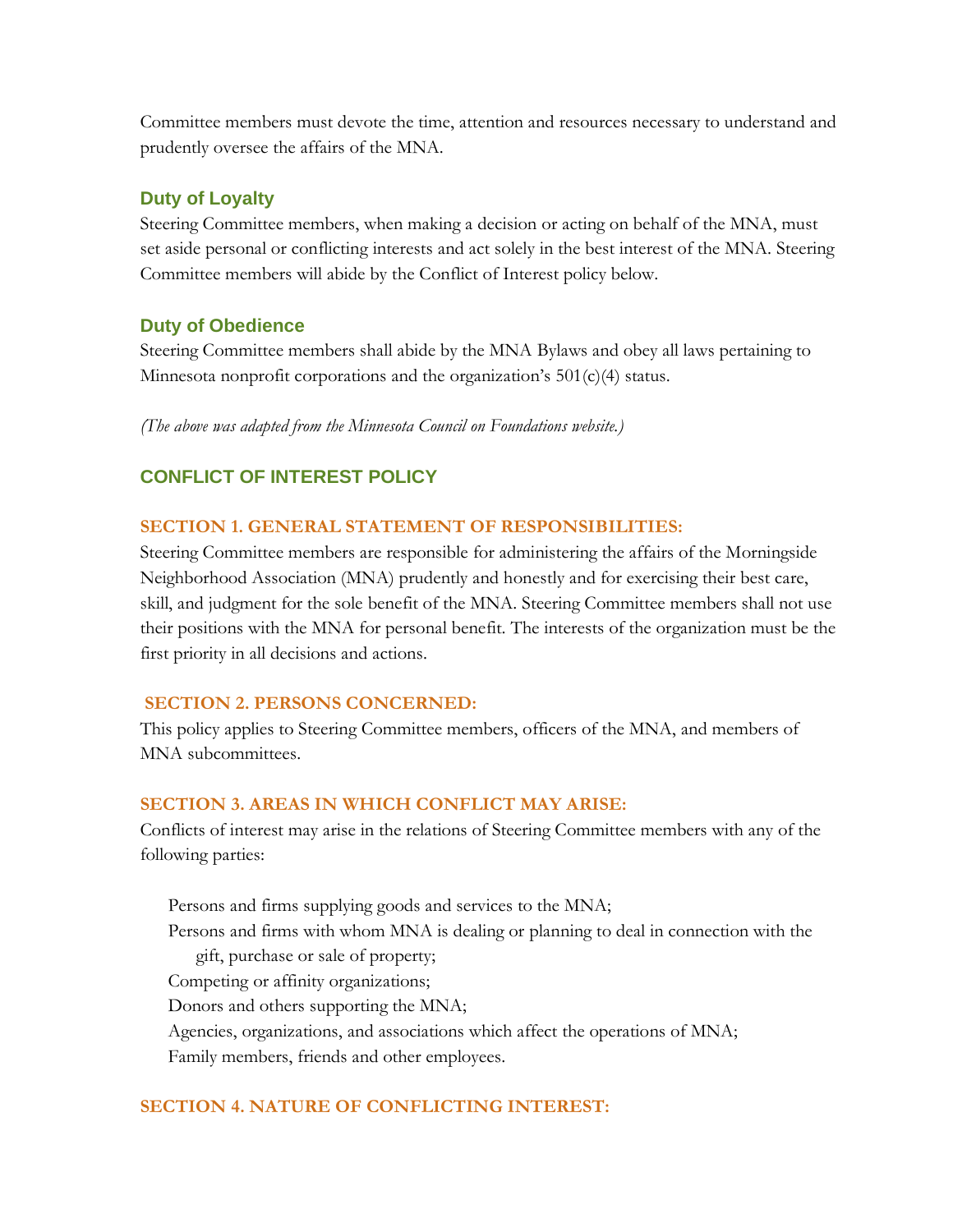A conflicting interest may be defined as an interest, direct or indirect, with any persons or firms mentioned in Section 3. Such an interest might arise through:

- Owning stock or holding debt or other proprietary interests in any third party dealing with the MNA;
- Holding office, serving on the board, participating in management, or being otherwise employed (or formerly employed) with any third party dealing with MNA;
- Receiving remuneration for services with respect to individual transactions involving the MNA;
- Using the MNA's time, personnel, equipment, supplies, or good will for other than MNAapproved activities, programs, and purposes;
- Receiving personal gifts or loans from third parties dealing or competing with the MNA. Receipt of any gift is disapproved except gifts of a value less than \$50 that could not be refused without discourtesy. No personal gifts of money should ever be accepted.

### **SECTION 5. INTERPRETATION OF THIS STATEMENT OF POLICY:**

The areas of conflicting interest listed in Section 3 and the relations in those areas which may give rise to conflict as listed in Section 4 are not exhaustive. Conflicts might arise in other areas or through other relations. It is assumed that persons covered by this policy will recognize such areas and relations by analogy.

The fact that one of the interests described in Section 4 exists does not necessarily mean that a conflict exists, or that the conflict, if it exists, is material enough to be of practical importance, or if material, that upon full disclosure of all relevant facts and circumstances it is necessarily adverse to the interests of the MNA.

It shall be the continuing responsibility of persons covered by this policy to scrutinize their transactions and outside interests and relationships for potential conflicts and to immediately make appropriate disclosures.

#### **SECTION 6. DISCLOSURE POLICY AND PROCEDURE:**

Transactions with parties with whom a conflicting interest exists may be undertaken only if all of the following are observed:

The conflicting interest is fully disclosed;

- The person with the conflicting interest is excluded from the discussion and approval of such transaction; and
- The Steering Committee has determined that the transaction is in the best interest of the organization.